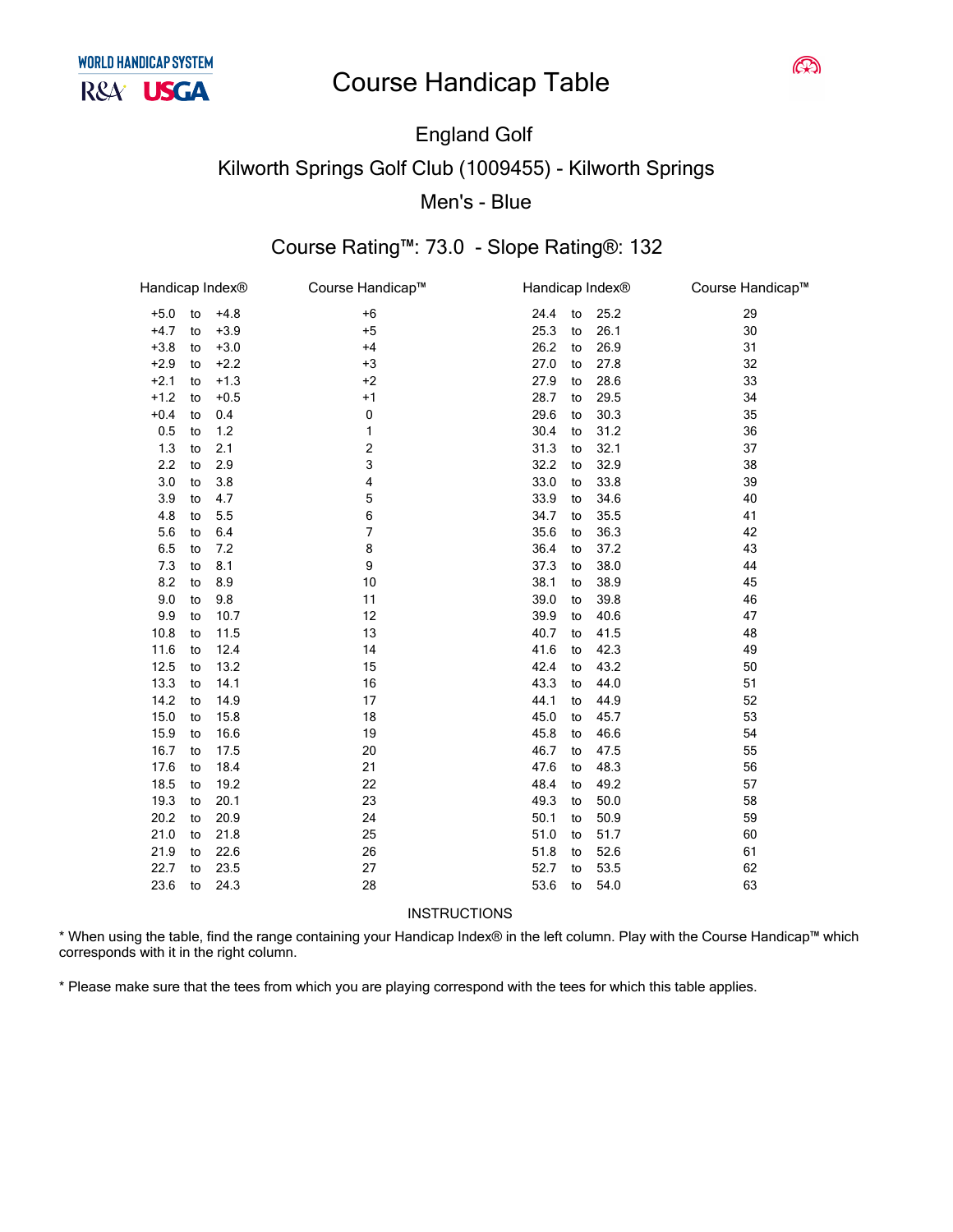

# England Golf Kilworth Springs Golf Club (1009455) - Kilworth Springs Men's - White

#### Course Rating™: 71.9 - Slope Rating®: 131

| Handicap Index® |    |        | Course Handicap™ | Handicap Index <sup>®</sup> |    |      | Course Handicap™ |
|-----------------|----|--------|------------------|-----------------------------|----|------|------------------|
| $+5.0$          | to | $+4.8$ | $+6$             | 24.6                        | to | 25.4 | 29               |
| $+4.7$          | to | $+3.9$ | $+5$             | 25.5                        | to | 26.3 | 30               |
| $+3.8$          | to | $+3.1$ | $+4$             | 26.4                        | to | 27.1 | 31               |
| $+3.0$          | to | $+2.2$ | $+3$             | 27.2                        | to | 28.0 | 32               |
| $+2.1$          | to | $+1.3$ | $+2$             | 28.1                        | to | 28.8 | 33               |
| $+1.2$          | to | $+0.5$ | $+1$             | 28.9                        | to | 29.7 | 34               |
| $+0.4$          | to | 0.4    | 0                | 29.8                        | to | 30.6 | 35               |
| 0.5             | to | 1.2    | 1                | 30.7                        | to | 31.4 | 36               |
| 1.3             | to | 2.1    | 2                | 31.5                        | to | 32.3 | 37               |
| 2.2             | to | 3.0    | 3                | 32.4                        | to | 33.2 | 38               |
| 3.1             | to | 3.8    | 4                | 33.3                        | to | 34.0 | 39               |
| 3.9             | to | 4.7    | 5                | 34.1                        | to | 34.9 | 40               |
| 4.8             | to | 5.6    | 6                | 35.0                        | to | 35.7 | 41               |
| 5.7             | to | 6.4    | 7                | 35.8                        | to | 36.6 | 42               |
| 6.5             | to | 7.3    | 8                | 36.7                        | to | 37.5 | 43               |
| 7.4             | to | 8.1    | 9                | 37.6                        | to | 38.3 | 44               |
| 8.2             | to | 9.0    | 10               | 38.4                        | to | 39.2 | 45               |
| 9.1             | to | 9.9    | 11               | 39.3                        | to | 40.1 | 46               |
| 10.0            | to | 10.7   | 12               | 40.2                        | to | 40.9 | 47               |
| 10.8            | to | 11.6   | 13               | 41.0                        | to | 41.8 | 48               |
| 11.7            | to | 12.5   | 14               | 41.9                        | to | 42.6 | 49               |
| 12.6            | to | 13.3   | 15               | 42.7                        | to | 43.5 | 50               |
| 13.4            | to | 14.2   | 16               | 43.6                        | to | 44.4 | 51               |
| 14.3            | to | 15.0   | 17               | 44.5                        | to | 45.2 | 52               |
| 15.1            | to | 15.9   | 18               | 45.3                        | to | 46.1 | 53               |
| 16.0            | to | 16.8   | 19               | 46.2                        | to | 47.0 | 54               |
| 16.9            | to | 17.6   | 20               | 47.1                        | to | 47.8 | 55               |
| 17.7            | to | 18.5   | 21               | 47.9                        | to | 48.7 | 56               |
| 18.6            | to | 19.4   | 22               | 48.8                        | to | 49.5 | 57               |
| 19.5            | to | 20.2   | 23               | 49.6                        | to | 50.4 | 58               |
| 20.3            | to | 21.1   | 24               | 50.5                        | to | 51.3 | 59               |
| 21.2            | to | 21.9   | 25               | 51.4                        | to | 52.1 | 60               |
| 22.0            | to | 22.8   | 26               | 52.2                        | to | 53.0 | 61               |
| 22.9            | to | 23.7   | 27               | 53.1                        | to | 53.9 | 62               |
| 23.8            | to | 24.5   | 28               | 54.0                        | to | 54.0 | 63               |
|                 |    |        |                  |                             |    |      |                  |

INSTRUCTIONS

\* When using the table, find the range containing your Handicap Index® in the left column. Play with the Course Handicap™ which corresponds with it in the right column.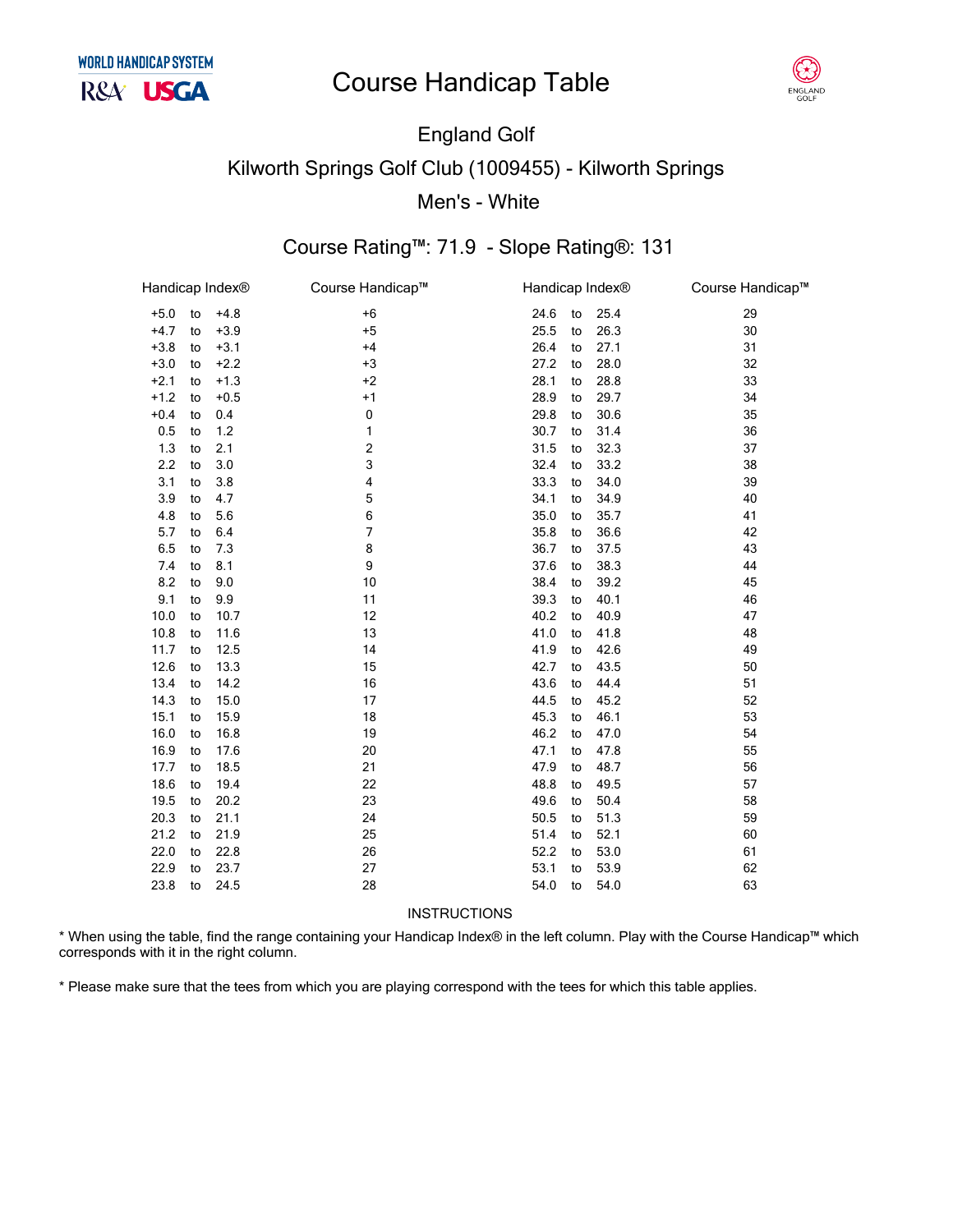

## England Golf Kilworth Springs Golf Club (1009455) - Kilworth Springs Men's - Yellow

## Course Rating™: 71.0 - Slope Rating®: 128

| Handicap Index® |    |        | Course Handicap™ |      | Handicap Index® |      | Course Handicap™ |
|-----------------|----|--------|------------------|------|-----------------|------|------------------|
| $+5.0$          | to | $+4.9$ | $+6$             | 24.3 | to              | 25.1 | 28               |
| $+4.8$          | to | $+4.0$ | $+5$             | 25.2 | to              | 26.0 | 29               |
| $+3.9$          | to | $+3.1$ | $+4$             | 26.1 | to              | 26.9 | 30               |
| $+3.0$          | to | $+2.3$ | $+3$             | 27.0 | to              | 27.8 | 31               |
| $+2.2$          | to | $+1.4$ | $+2$             | 27.9 | to              | 28.6 | 32               |
| $+1.3$          | to | $+0.5$ | $+1$             | 28.7 | to              | 29.5 | 33               |
| $+0.4$          | to | 0.4    | 0                | 29.6 | to              | 30.4 | 34               |
| 0.5             | to | 1.3    | 1                | 30.5 | to              | 31.3 | 35               |
| 1.4             | to | 2.2    | 2                | 31.4 | to              | 32.2 | 36               |
| 2.3             | to | 3.0    | 3                | 32.3 | to              | 33.1 | 37               |
| 3.1             | to | 3.9    | $\overline{4}$   | 33.2 | to              | 33.9 | 38               |
| 4.0             | to | 4.8    | 5                | 34.0 | to              | 34.8 | 39               |
| 4.9             | to | 5.7    | 6                | 34.9 | to              | 35.7 | 40               |
| 5.8             | to | 6.6    | 7                | 35.8 | to              | 36.6 | 41               |
| 6.7             | to | 7.5    | 8                | 36.7 | to              | 37.5 | 42               |
| 7.6             | to | 8.3    | 9                | 37.6 | to              | 38.4 | 43               |
| 8.4             | to | 9.2    | 10               | 38.5 | to              | 39.2 | 44               |
| 9.3             | to | 10.1   | 11               | 39.3 | to              | 40.1 | 45               |
| 10.2            | to | 11.0   | 12               | 40.2 | to              | 41.0 | 46               |
| 11.1            | to | 11.9   | 13               | 41.1 | to              | 41.9 | 47               |
| 12.0            | to | 12.8   | 14               | 42.0 | to              | 42.8 | 48               |
| 12.9            | to | 13.6   | 15               | 42.9 | to              | 43.6 | 49               |
| 13.7            | to | 14.5   | 16               | 43.7 | to              | 44.5 | 50               |
| 14.6            | to | 15.4   | 17               | 44.6 | to              | 45.4 | 51               |
| 15.5            | to | 16.3   | 18               | 45.5 | to              | 46.3 | 52               |
| 16.4            | to | 17.2   | 19               | 46.4 | to              | 47.2 | 53               |
| 17.3            | to | 18.0   | 20               | 47.3 | to              | 48.1 | 54               |
| 18.1            | to | 18.9   | 21               | 48.2 | to              | 48.9 | 55               |
| 19.0            | to | 19.8   | 22               | 49.0 | to              | 49.8 | 56               |
| 19.9            | to | 20.7   | 23               | 49.9 | to              | 50.7 | 57               |
| 20.8            | to | 21.6   | 24               | 50.8 | to              | 51.6 | 58               |
| 21.7            | to | 22.5   | 25               | 51.7 | to              | 52.5 | 59               |
| 22.6            | to | 23.3   | 26               | 52.6 | to              | 53.4 | 60               |
| 23.4            | to | 24.2   | 27               | 53.5 | to              | 54.0 | 61               |

**INSTRUCTIONS** 

\* When using the table, find the range containing your Handicap Index® in the left column. Play with the Course Handicap™ which corresponds with it in the right column.